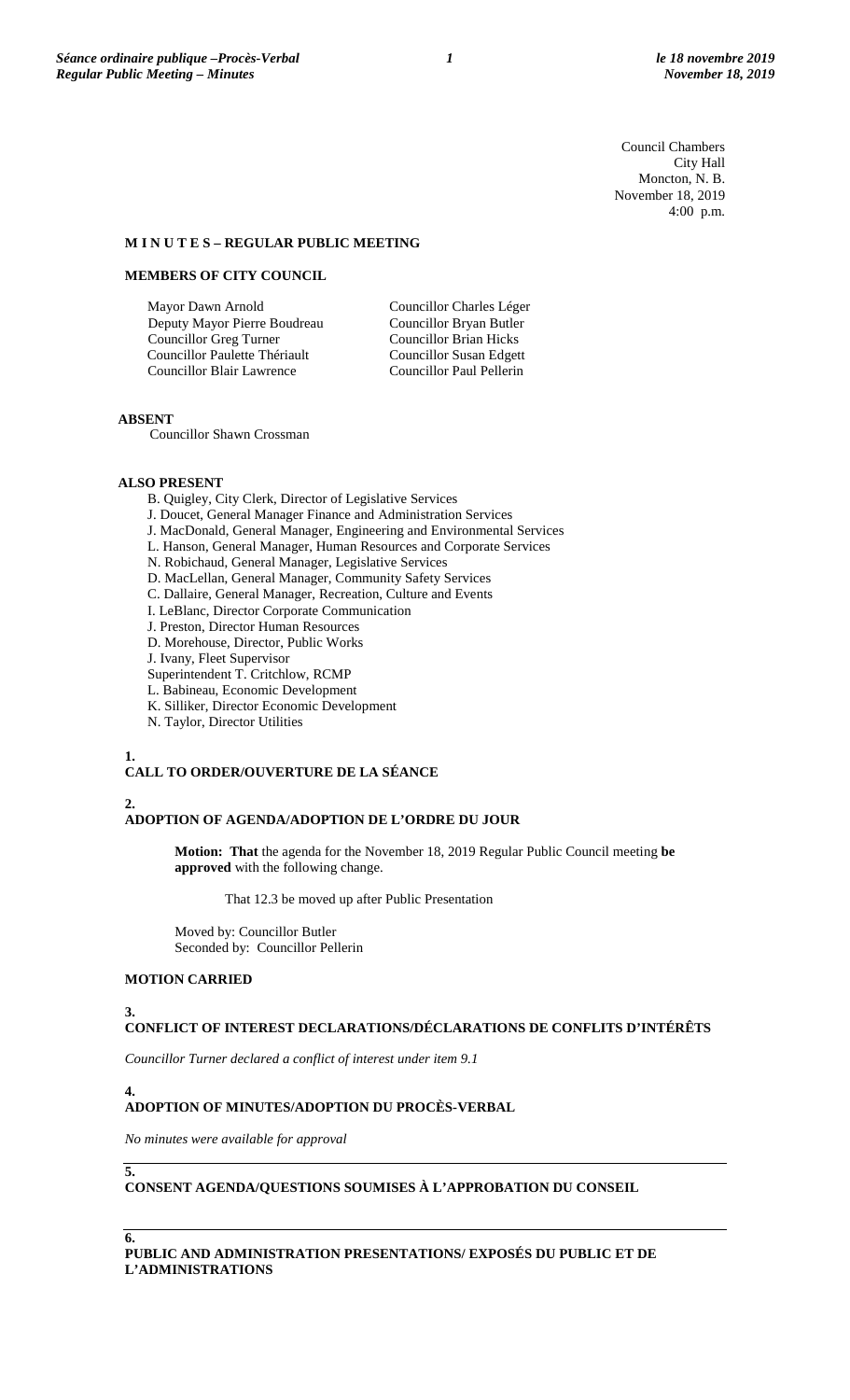## **6.1 PUBLIC PRESENTATIONS/ EXPOSÉS DU PUBLIC**

## 5 minutes

6.1.1 **Presentation** – CUPE – Sanitation – Leo Melanson, President, CUPE Local 51

Mr. Melanson came before Council to discuss the privatization of garbage in the City of Moncton. Several complaints have been received as to the collection of garbage by the private contractor. It is the local's desire that the garbage collection be retained by the City of Moncton, as the private contractor is not working out.

Trevor Mitton, Head of Grievances for local 51 advised Council that the injuries derived by garbage collections were not as numerous 3-years ago. The data provided by management was only based on the past 3 years.

6.1.2 **Presentation** – Codiac Chords – Christmas Concert – Winnie Belliveau, Public Relations Coordinator and Nancy Reading, President

Ms. Belliveau amd Ms. Reading came before Council to promote their upcoming Christmas concert. Codiac Chords is an a cappella four part harmony women's group. The group will hold a Christmas concert on November 24, 2019 from 2:00 – 4:00 p.m. at the Coverdale Recreational Centre, in Riverview. Tickets for the event are \$10, with free admission for children under 10.

#### **Other Presentation/Autres présentations 2 minutes**

- 6.1.3 **Bike Lanes – Antoine Zboralski Symboise** Mr. Zboralski came before Council to discuss the removal of the bike lanes on Mountain Rd. It is their desire that the status quo remain and the city work towards having additional bike lanes, with security measures implemented. The City Manager advised that during the upcoming Strategic Plan review that the City will be recruiting citizens/groups for a potential ad-hoc committee.
- 6.1.4 **Binding Arbitration**  Glenn Sullivan, president Atlantic Provinces Professional Fire Fighters Association

Mr. Sullivan came before Council to urge Council members to take more time to review the resolution. He provided an overview of the current arbitration system in NB compared to the version from Ontario that is being considered. With the Ontario systems, arbitrators would be comparing fire and police with other municipal employees, and it is their opinion that the professions are different and should be treated as such.

Councillor Butler indicated he will not be supporting anything that takes away binding arbitration.

Councillor Hicks expressed concern that the Union is not at the table with the Province and Municipalities to discuss the topic of arbitration; they (unions) would not have a voice. Councillor Hicks indicated that he will not support the motion this evening.

Councillor Pellerin also indicated he will not support the motion before Council, as he feels that in the past few years' Council has reduced the city's debt by 30% and it is his opinion that the City can afford to pay its Firefighters.

6.1.5 **CUPE** – Marcos Salib – Binding Arbitration

Mr. Salib, CUPE representative, came before Council to provide his thoughts on the removal binding arbitration. Binding arbitration is, in his opinion, necessary for essential services that do not have the right to strike.

### **6.2 ADMINISTRATION PRESENTATIONS/EXPOSÉS DE L'ADMINISTRATION 15 minutes**

#### 12.3 **Resolution** – Cities of New Brunswick Association

Mr. Landry advised that at the Special Council meeting dated November 12, 2019, the motion was postponed. Six of the 8 cities, Fredericton, Miramichi, Dieppe, Edmunston, Campbellton, and Bathurst have passed the motion unanimously on November 12, 2019. The two remaining municipalities are Moncton and Saint John that are discussing the motion this evening. Mr. Landry indicated that this item has been part of the City of Moncton's Strategic Plan, and has been on the radar for the 8 Cities for the past few years.

In response to a question by Councillor Pellerin, Ms. Hansen indicated that the graph included within the agenda package does not include the RCMP. The graph was produced for 2017, and represents all fire and police within the Province. Mr. Doucet will provide Council a breakdown of the calculation for the City of Moncton.

Ms. Hansen, in response to a question from Councillor Hicks, the Ontario model mandates that the arbitrator provide a written report of the arbitration process.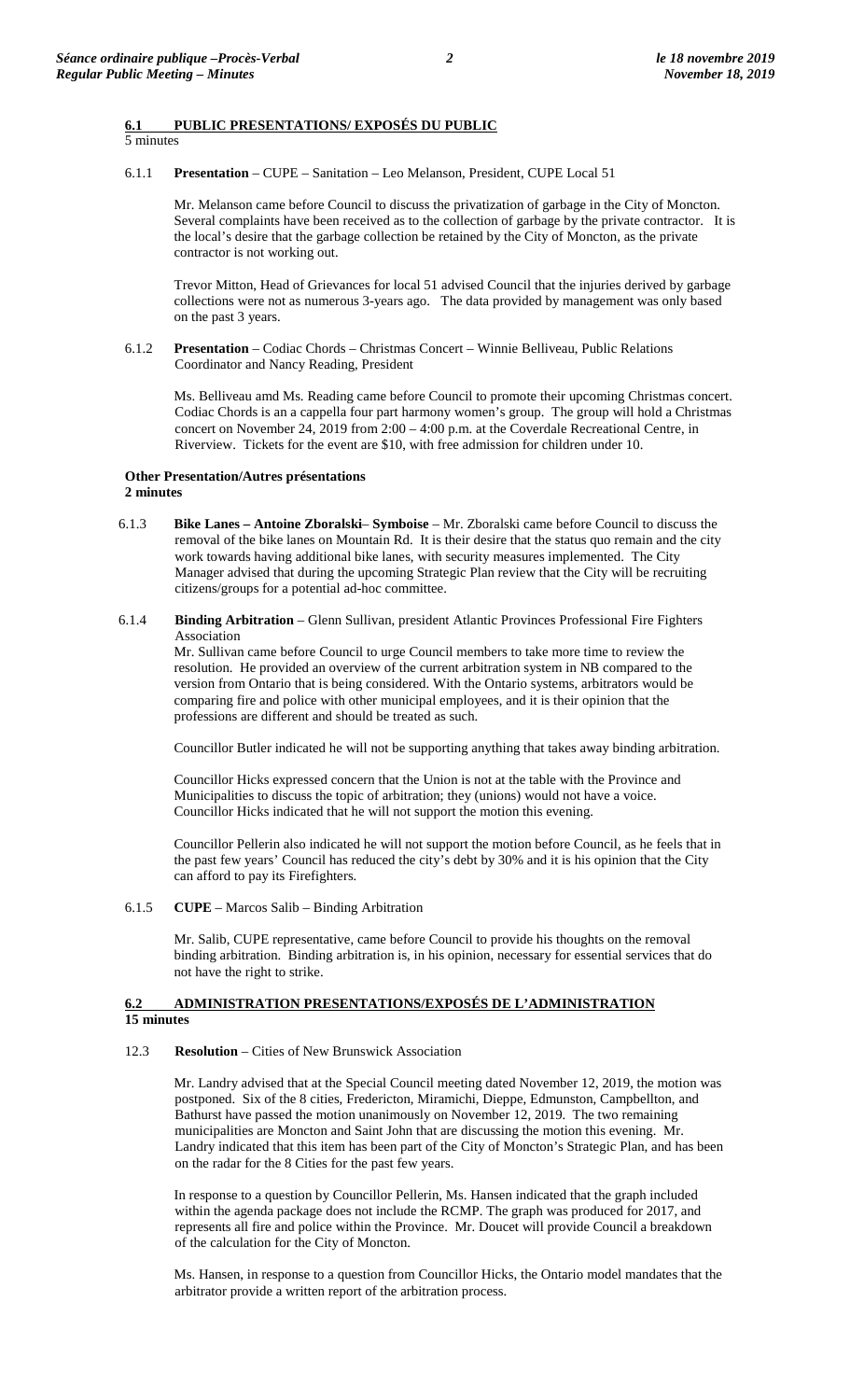Councillor Léger expressed the necessity to have open discussion with the Union, Province and municipalities. He feels that this is an opportunity to start these discussions.

Motion: That Moncton City Council adopt the following resolution and communicate its support to the Province of New Brunswick:

- WHEREAS: New Brunswick's municipal leaders through their respective Associations (Cities of New Brunswick Association, Union of Municipalities of New Brunswick, Association Francophone des Municipalités du Nouveau-Brunswick (the Associations)) have come together to propose balanced and practical amendments to the Industrial Relations Act
- WHEREAS: These amendments propose to strengthen the interest arbitration process (binding arbitration) for achieving joint collective bargaining agreements specifically related to wages and benefits for firefighters and police in the province while reflecting the economic circumstances of the province and the community they serve.
- WHEREAS: Establishing criteria for binding arbitrators in legislation is critical to ensuring the essential services in our communities are within the means of our municipalities without sacrificing quality of life services that the municipalities provide and municipal growth.
- WHEREAS: Together, the municipalities from all three Associations are proposing an amendment to the Industrial Relations Act that would ensure that the original legislative intent is achieved. The amendment would include a requirement that arbitrations be conducted by a single arbitrator and is not intended to impose limits on the binding arbitrator's ability to award costs rather, they ensure that decisions are completed in an efficient manner, are more accountable and transparent, and importantly tied to meaningful assessments of a municipality's fiscal health.

BE IT RESOLVED: We join and support the request by all City Councils that these improvements be implemented within the existing legislative framework in a manner that complements the intended spirit of the legislation and the existing interest arbitration process as it relates to firefighters and police.

Moved by: Deputy Mayor Boudreau Seconded by: Councillor Léger

## **MOTION CARRIED**

*Nay : Councillor Butler Councillor Pellerin Councillor Hicks*

## **7.**

## **PLANNING MATTERS/ QUESTIONS D'URBANISME**

#### **8.**

## **STATEMENTS BY MEMBERS OF COUNCIL/ EXPOSÉS DES MEMBRES DU CONSEIL**

#### *Susan Edgett*

- Attended the recent New Brunswick Health Council and City of Moncton joint committee meeting.
- Made mention that the Taxi Committee is currently reviewing their by-laws.

#### *Paul Pellerin*

• Reminded the Mayor of Saint John that he (Councillor Pellerin) was elected by the City of Moncton.

#### *Pierre Boudreau*

Attended many activities in the past few weeks representing the City of Moncton.

#### *Paulette Thériault*

- Congratulated the organizers of the Festival International du Film (FICFA).
- Recognized the work of Denise Bouchard et Gilles Doiron for the premier of their film *'Pour Mieux T'aimer'*

#### *Blair Lawrence*

- Spoke of the Turtle Creek Watershed tour.
- Made mention of all the events that have happened in the past few weeks.

#### *Dawn Arnold*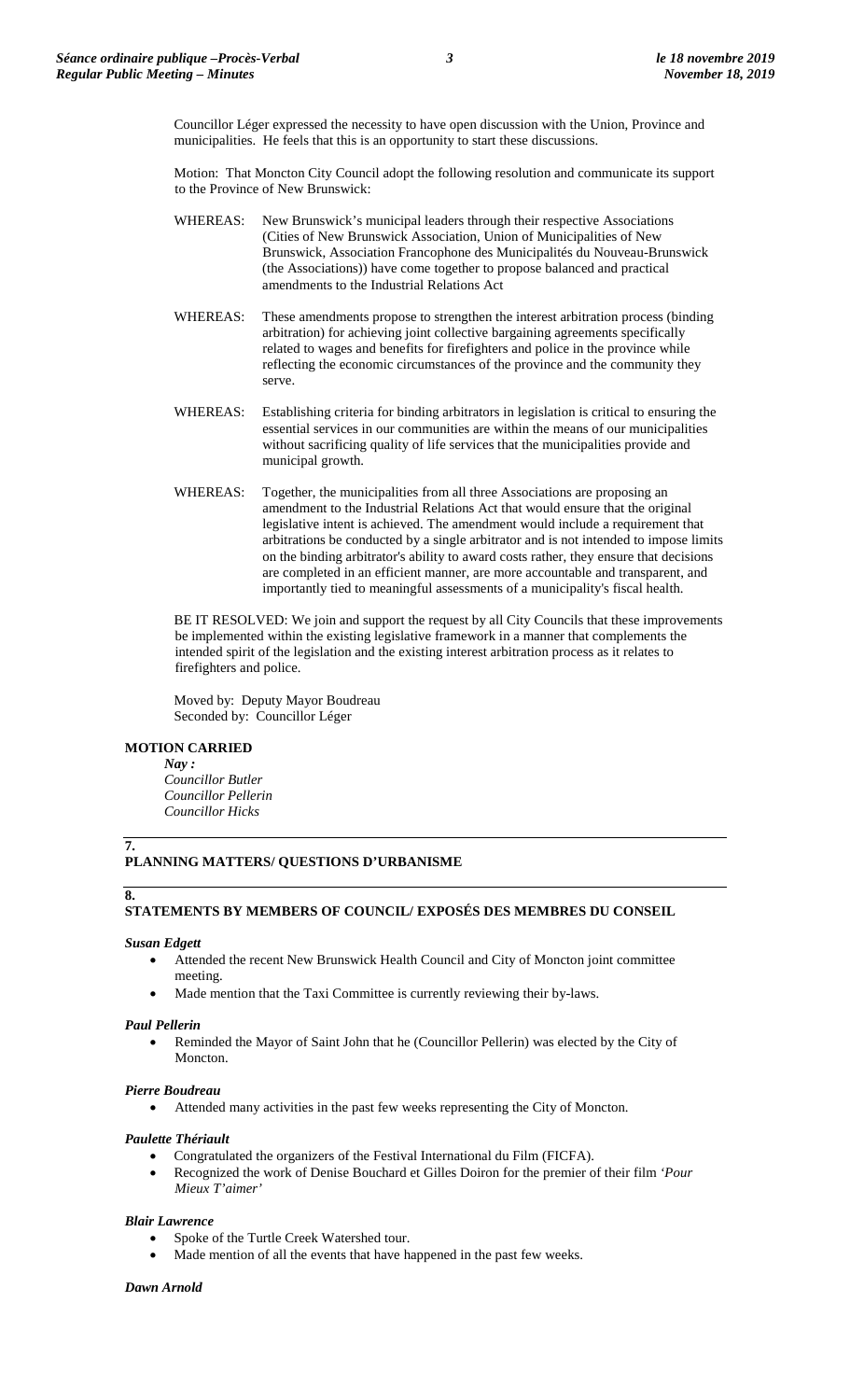- Congratulated Councillor Greg Turner and his wife Claudette on their recent induction in the Mortorsport Hall of Fame
- Congratulated the winners of the Monctonian

## **9.**

## **REPORTS AND RECOMMENDATIONS FROM COMMITTEES AND PRIVATE MEETINGS/ RAPPORTS ET RECOMMANDATIONS DES COMITÉS ET RÉUNIONS À HUIS CLOS**

*Councillor Turner left the meeting as he had declared a conflict of interest on this item*

#### 9.1 **Recommendation(s)** – Special Committee of the Whole – November 12, 2019

Ms. Dallaire advised that administration met with current members of the Riverkeeper Association, prior to the Committee of the Whole meeting of November 12, and they are aware of the urgency of reinforcement of the 100 meters. They are in agreement with the request.

Councillor Thériault suggested that if any of the wharf can be salvaged it should be..

**That** Moncton City Council direct administration to reinforce up to 100 meters along the banks of the Petitcodiac River between 50 Assomption Boulevard and Bore Park to protect and preserve the Riverfront Trail and associated infrastructure; and

**that** Moncton City Council initiate discussions/negotiations with the Province of New Brunswick for funding assistance to stabilize the banks of the Petitcodiac River now that it is back to its former shoreline.

Moved by: Councillor Edgett Seconded by: Councillor Butler

### **MOTION CARRIED**

*Councillor Turner returned to the meeting*

9.2 **Recommendation(s)** – Special Private Session – November 18, 2019

That Moncton City Council authorize the City to enter into a License Agreement with Lush Handmade Cosmetics Ltd. for the temporary usage of the green space adjacent to the Moncton City Hall Plaza for the installation of a Lush pop up boutique in December 2019, in the space reserved for Parc Gerald Leblanc, and that the Mayor and City Clerk be authorized to execute all necessary documents and affix the corporate seal thereto.

Moved by: Councillor Turner Seconded by: Councillor Edgett

## **MOTION CARRIED**

**10.**

## **REPORTS FROM ADMINISTRATION/ RAPPORTS DE L'ADMINISTRATION**

10.1 **Request for Proposal RFP19-120** – Clarifier Equipment Supply and Pilot (Moncton Water Treatment Facility)

That Request for Proposal #RFP19-120 – Clarifier Equipment Supply and Pilot (Moncton Water Treatment Facility) be awarded to the highest-scoring Proponent meeting the Terms and Conditions, Specifications and Drawings set out in the RFP, being Veolia Water Technologies Canada, for the Total Bid Price of \$2,402,060.20, including H.S.T. @ 15%.

It is also recommended that a Five Percent (5%) Contingency Allowance in the amount of \$120,103.00, including H.S.T. @ 15% be established for this project to address any additional costs which may be incurred as a result of unknown or unforeseen site conditions which require changes to the scope of work.

Moved by: Councillor Lawrence Seconded by: Councillor Léger

#### **MOTION CARRIED**

#### 10.2 **Quotation QP19-129** – Supply and Delivery of Asphalt Hot Box

That Quotation #QP19-129 for the Supply and Delivery of an Asphalt Hot Box, as well as a Heated Tack Tank, Spray Tack Unit, Solvent Tank, and Utility Hand Torch, be awarded to the lowest bidder meeting the Specifications, being Saunders Equipment Ltd. for the Total Quoted Price of \$60,763.70, including H.S.T. @ 15%.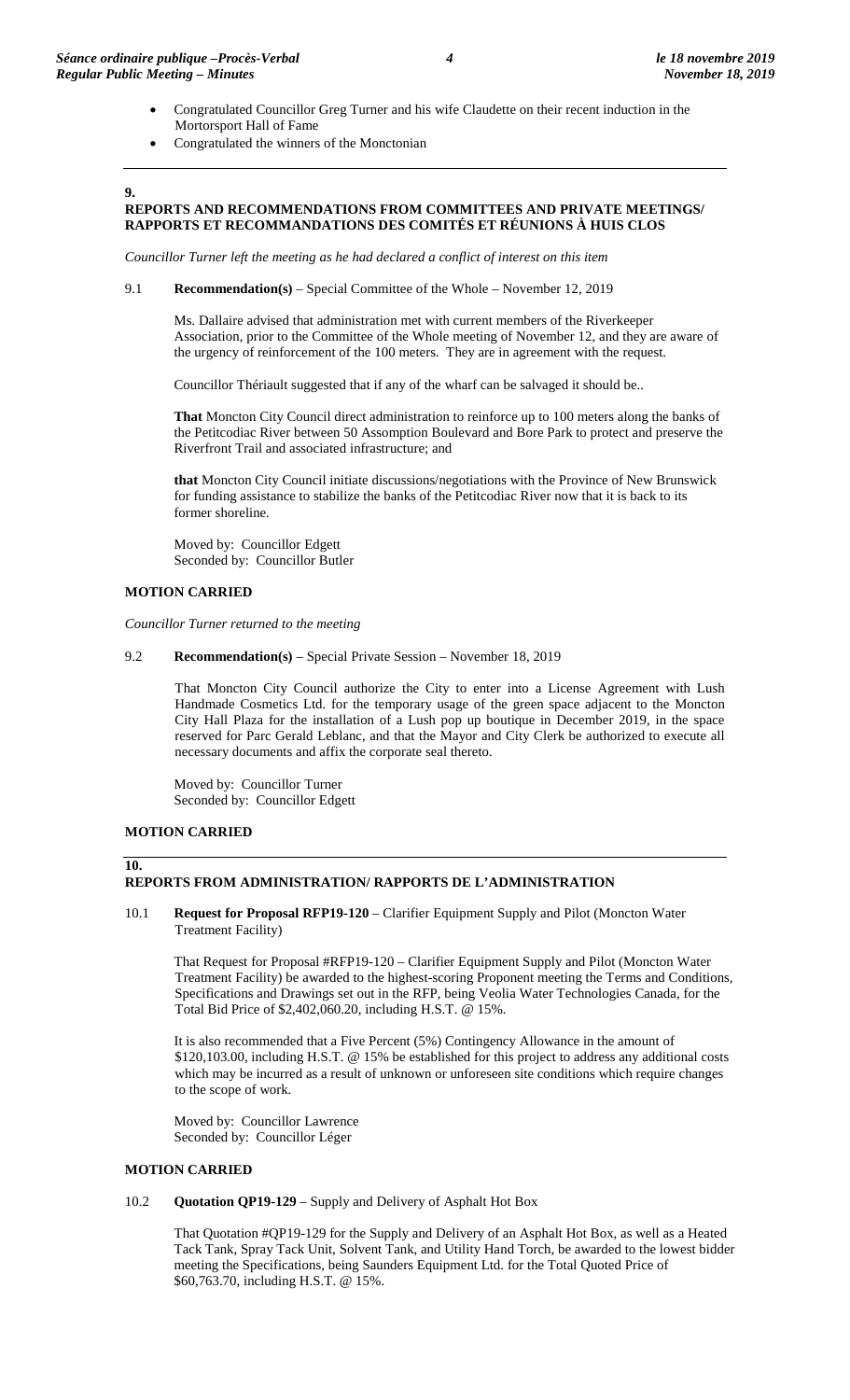Moved by: Councillor Léger Seconded by: Councillor Edgett

Mr. MacDonald will provide Council with a report on the use of the first asphalt hot box purchased last year.

#### **MOTION CARRIED**

10.3 **Quotation QP19-099** – Supply of Tire-Related Services

That Quotation #QP19-099 for the Supply of Tire-Related Services, be awarded to Miller Tire Inc., as the lowest bidder meeting the Specifications, for a twenty-four (24) month period with options to renew the agreement for up to three (3) additional twelve (12) month periods, with a Total Estimated Annual Cost of \$160,106.12, including H.S.T. @ 15%.

Moved by: Councillor Butler Seconded by: Councillor Léger

*Councillor Butler left the meeting*

#### **MOTION CARRIED**

#### **11.**

#### **READING OF BY-LAWS/ LECTURE D'ARRÊTÉS MUNICIPAUX**

#### **12.**

## **NOTICES MOTIONS AND RESOLUTIONS/ AVIS DE MOTIONS ET RÉSOLUTIONS**

12.1 **Resolution** – By-Law Enforcement Officers – Kyleigh Roy and Emmanuel LeBlanc

*Councillor Butler returned to the meeting*

- **WHEREAS** by virtue of Section 72 of the *Local Governance Act*, S.N.B. 2017, c. 18, Council may appoint by-law enforcement officers for the local government;
- **AND WHEREAS** by virtue of Section 14 of the *Police Act*, S.N.B., 1977, c. P-9.2, a by-law enforcement officer has the powers and immunities of a police officer for the purposes of enforcing the by-laws of the municipality for which he or she is appointed as are stipulated in the appointment, but has in no other regard the powers or immunities of a police officer;

#### **INSPECTIONS**

- **AND WHEREAS** by virtue of Section 133 of the *Community Planning Act*, S.N.B. 2017, c. 19, Council may authorize any person to enter at all reasonable times any land, building or premises, subject to the requirements of said Section 133;
- **AND WHEREAS** by virtue of Section 144 of the *Local Governance Act*, if the *Local Governance Act,* any other Act or a by-law of Council authorizes an inspection or requires anything to be inspected by a local government, a bylaw enforcement officer may, after giving reasonable notice to the owner or occupant of the land, building or other structure, inter alia, enter the land, building or other structure at any reasonable time, and carry out the inspection;

# **PROCEEDINGS, ORDERS AND APPLICATIONS**<br>**AND WHEREAS** by virtue of Subsection 150(1)

- by virtue of Subsection 150(1) of the *Local Governance Act*, Council may designate any person in whose name proceedings for an offence under a by-law, including but not limited to Informations, may be laid or commenced;
- **AND WHEREAS** by virtue of Section 139 of the *Community Planning Act*, Council may designate any person in whose name proceedings for an offence under the *Community Planning Act*, including but not limited to Informations, may be laid or commenced;
- **AND WHEREAS** by virtue of Section 134 of the *Community Planning Act*, Council may duly authorize a person to issue Orders under the said Section 134 of the *Community Planning Act*;
- **AND WHEREAS** by virtue of Subsection 135(1) of the *Community Planning Act*, Council may designate a person for the purposes of making an application to The Court of Queen's Bench of New Brunswick or a judge of that court for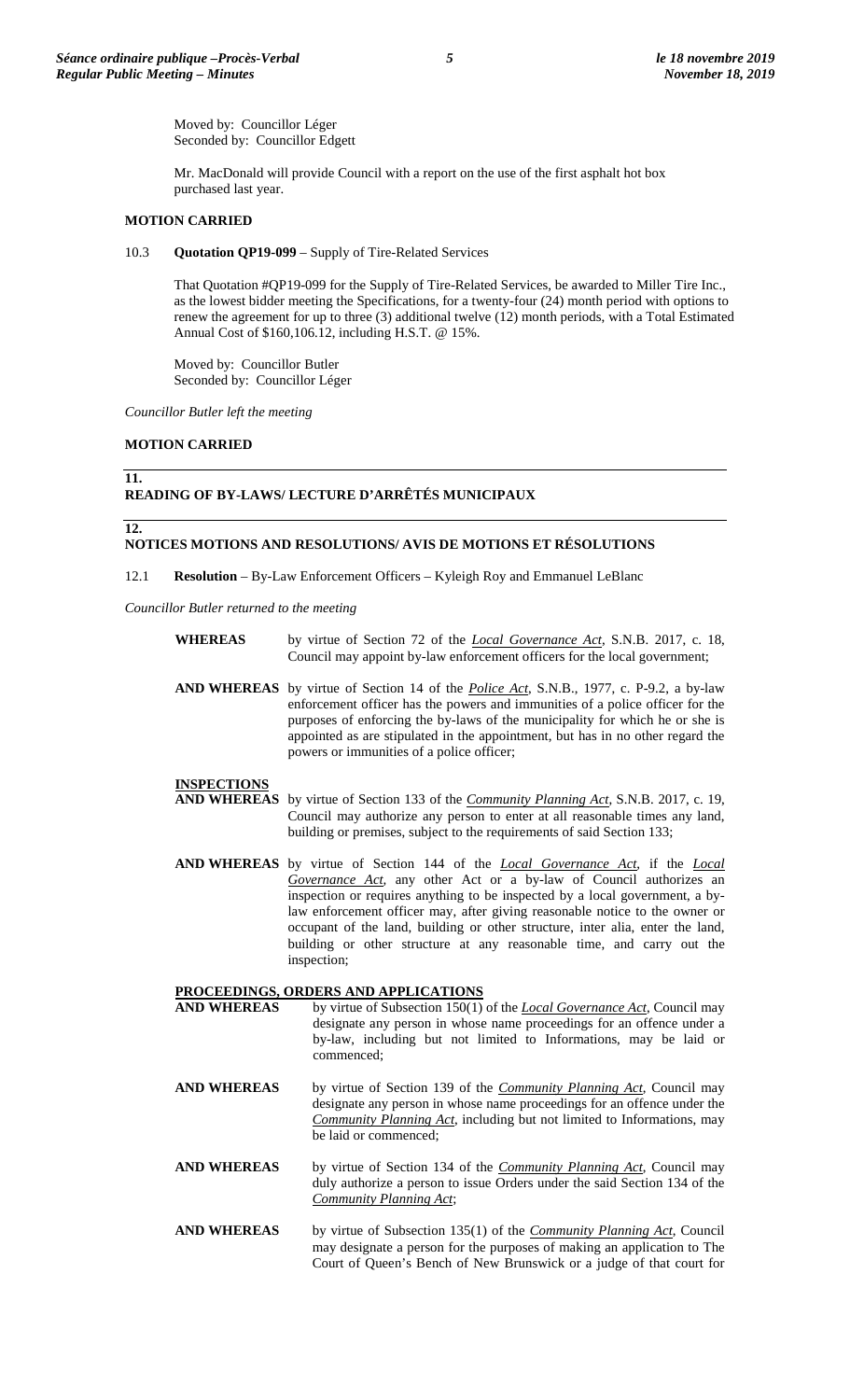any of the orders described in Subsection 135(2) of the said *Community Planning Act*;

**NOW THEREFORE BE IT RESOLVED THAT Kyleigh Roy** and **Emmanuel LeBlanc** be appointed By-Law Enforcement Officers for the City of Moncton, and that they be authorized to enforce any by-law, or any applicable Act and regulation, and any amendments thereto;

**BE IT FURTHER RESOLVED THAT Kyleigh Roy** and **Emmanuel LeBlanc** be authorized to carry out any inspection, enter any land, building, premises, other structure and dwelling or dwelling unit, and take any such action, exercise such power and perform such duty as they may deem necessary, and as may be set out in any by-law, or any applicable Act and regulation, and any amendments thereto, to enforce any provisions of any by-law, and any applicable Act and regulation, and any amendments thereto; and,

**BE IT FURTHER RESOLVED THAT Kyleigh Roy** and **Emmanuel LeBlanc** be authorized to act for and on Council's behalf, and are hereby designated and authorised as persons in whose name Informations, and any other proceedings, may be laid or commenced for an offence under any by-law, or any applicable Act and regulation pursuant to the sections noted in the Acts referenced above; and designated and authorised to issue Orders by virtue of Section 134 of the *Community Planning Act*; and designated and authorised to make applications to The Court of Queen's Bench of New Brunswick or a judge of that court by virtue of Section 135 of the *Community Planning Act*.

Moved by: Councillor Edgett Seconded by: Councillor Turner

#### **MOTION CARRIED**

- 12.2 **Resolution** Heritage Conservations Officers Kyleigh Roy, Amanda MacNeil and Jean Gagné
	- **WHEREAS** by virtue of Paragraph 74(2) (b) of the *Heritage Conservation Act*, S.N.B. 2010, c. H-4.05, Council may appoint an inspector for the purposes of assisting Council or the Heritage Conservation Board in carrying out its duties and to ensure compliance with the provisions of the *Heritage Conservation*  Act that are within Council's jurisdiction;
	- **WHEREAS** by virtue of Subsection 75(2) of the *Heritage Conservation Act*, Council shall issue to an inspector a certificate of appointment bearing the signature or a facsimile of the signature of the clerk of the municipality;

#### **INSPECTIONS**

**AND WHEREAS** by virtue of Section 77 of the *Heritage Conservation Act*, any person named by Council as an inspector may enter any place at any reasonable time, as provided for and subject to the requirements of said Section 77;

#### **ORDERS, PROCEEDINGS AND APPLICATIONS**

- **AND WHEREAS** by virtue of Subsections 83(2) and 83(3) of the *Heritage Conservation*  Act, Council may duly authorize a person to issue Orders to cease activity under the said Subsections 83(2) and 83(3) of the *Heritage Conservation Act*;
- **AND WHEREAS** by virtue of Subsection 89(1) of the *Heritage Conservation Act*, Council may name a person for the purposes of making an application to the Court for any of the orders described in Subsection 89(2) of the said *Heritage Conservation Act*;

**NOW THEREFORE BE IT RESOLVED THAT Amanda MacNeil, Jean Gagné** and **Kyleigh Roy** be appointed inspectors for the City of Moncton, by virtue of Paragraph 74(2) (b) of the *Heritage Conservation Act,* and be authorized to enforce any applicable by-law, Act, regulation, and amendments thereto; and by virtue of Subsection 75(2) of the *Heritage Conservation Act*, be issued to them, certificates of appointment of inspectors bearing the signature or a facsimile of the signature of the clerk of the municipality;

**BE IT FURTHER RESOLVED THAT Amanda MacNeil, Jean Gagné** and **Kyleigh Roy ,**  pursuant to the sections noted in the Act referenced above, be authorized to carry out any inspection, enter any land, building, premises, other structure and dwelling or dwelling unit, and take any such action, exercise such power and perform such duty as they may deem necessary, and as may be set out in any applicable by-law, Act and regulation, or any amendments thereto, to enforce any provisions of any applicable by-law, Act, regulation, or any amendments thereto; and,

**BE IT FURTHER RESOLVED THAT Amanda MacNeil, Jean Gagné** and **Kyleigh Roy ,**  pursuant to the sections noted in the Act referenced above, be authorized to act for and on Council's behalf, and be hereby designated and authorised as persons in whose name